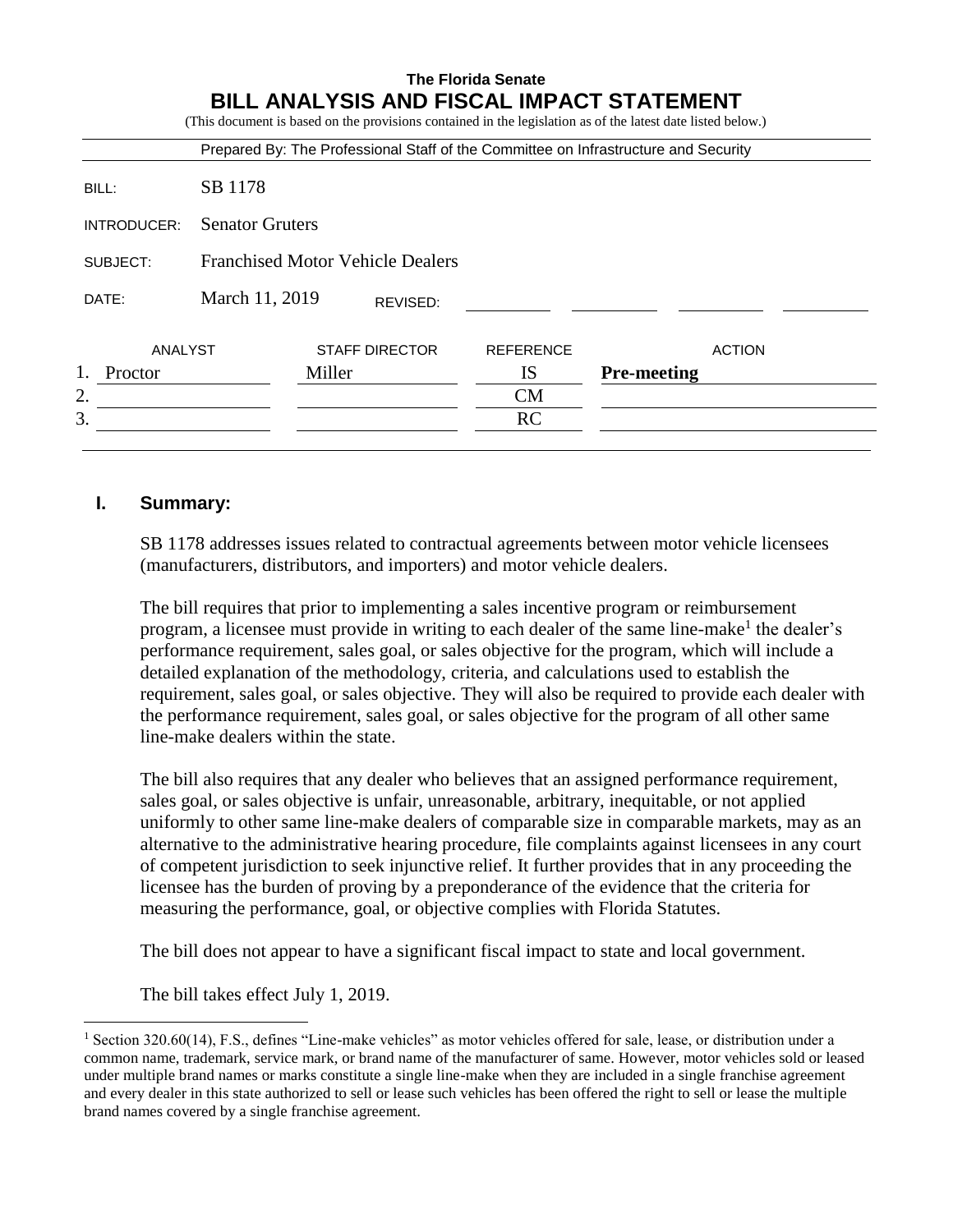# **II. Present Situation:**

Florida has substantially regulated motor vehicle manufacturers and motor vehicle dealers since before 1950.<sup>2</sup> Initially, the Florida Legislature approached the issue by implementing only consumer protections aimed at preventing consumer abuse by dealers. $3$  In 1970, the Legislature passed more comprehensive legislation, embodied in ch. 320, F.S.,<sup>4</sup> which regulates, in part, the contractual relationship between manufacturers and dealers,<sup>5</sup> requires the licensing of manufacturers, and regulates numerous aspects of the contracts between the manufacturers and dealers.

## **Florida Automobile Dealers Act**

A licensee must be licensed under s. 320.61(1), F.S., to engage in business in Florida. Sections 320.60-320.70, F.S., the "Florida Automobile Dealers Act"<sup>6</sup> (act), primarily regulate the contractual business relationship between dealers and licensees, and provide for the licensure of manufacturers, factory branches, distributors, or importers. The act specifies, in part:

- The conditions and situations under which the Department of Highway Safety and Motor Vehicles (DHSMV) may deny, suspend, or revoke a regulated license;
- The process, timing, and notice requirements for licensees who wish to discontinue, cancel, modify, or otherwise replace a franchise agreement with a dealer, and the conditions under which the DHSMV may deny such a request;
- The procedures a licensee must follow to add a dealership in an area already served by a franchised dealer, the protest process, and the DHSMV's role in these circumstances;
- The damages that can be assessed against a licensee who is in violation of Florida Statutes; and
- The DHSMV's authority to adopt rules to implement these sections of law.

## *Applicability*

Section 320.6992, F.S., provides that the act shall apply to all presently existing or future systems of distribution of motor vehicles in Florida, except to the extent that such application would impair valid contractual agreements in violation of the State Constitution or Federal Constitution. Generally, all agreements that are renewed, amended, or entered into subsequent to October 1, 1988, are governed by the act, including amendments to the act, unless the amendment specifically provides otherwise.

In 2009, the DHSMV held in an administrative proceeding that amendments to the act do not apply to dealers whose franchise agreements were signed prior to the effective date of various amendments to the act.<sup>7</sup> The DHSMV has indicated that it will apply the *Motorsports* holding to

<sup>3</sup> Walter E. Forehand and John W. Forehand, *Motor Vehicle Dealer and Motor Vehicle Manufacturers: Florida Reacts to Pressures in the Marketplace*, 29 Fla. St. Univ. Law Rev. 1058, 1064 (2002),

<http://ir.law.fsu.edu/cgi/viewcontent.cgi?article=1632&context=lr> (last visited Mar. 6, 2019).

<sup>4</sup> *See* ch. 70-424, Laws of Fla.

 $\overline{a}$ <sup>2</sup> Chapter 9157, Laws of Fla. (1923); Chapter 20236, Laws of Fla. (1941).

 $5$  See s. 320.60(11), F.S.

<sup>6</sup> Walter E. Forehand, *supra* note 2 at 1065.

<sup>7</sup> *See Motorsports of Delray, LLC v. Yamaha Motor Corp., U.S.A*., Case No. 09-0935 (Fla. DOAH Dec. 9, 2009). The DHSMV ruled that a 2006 amendment to the Florida Automobile Dealers Act does not apply to a dealer terminated in 2008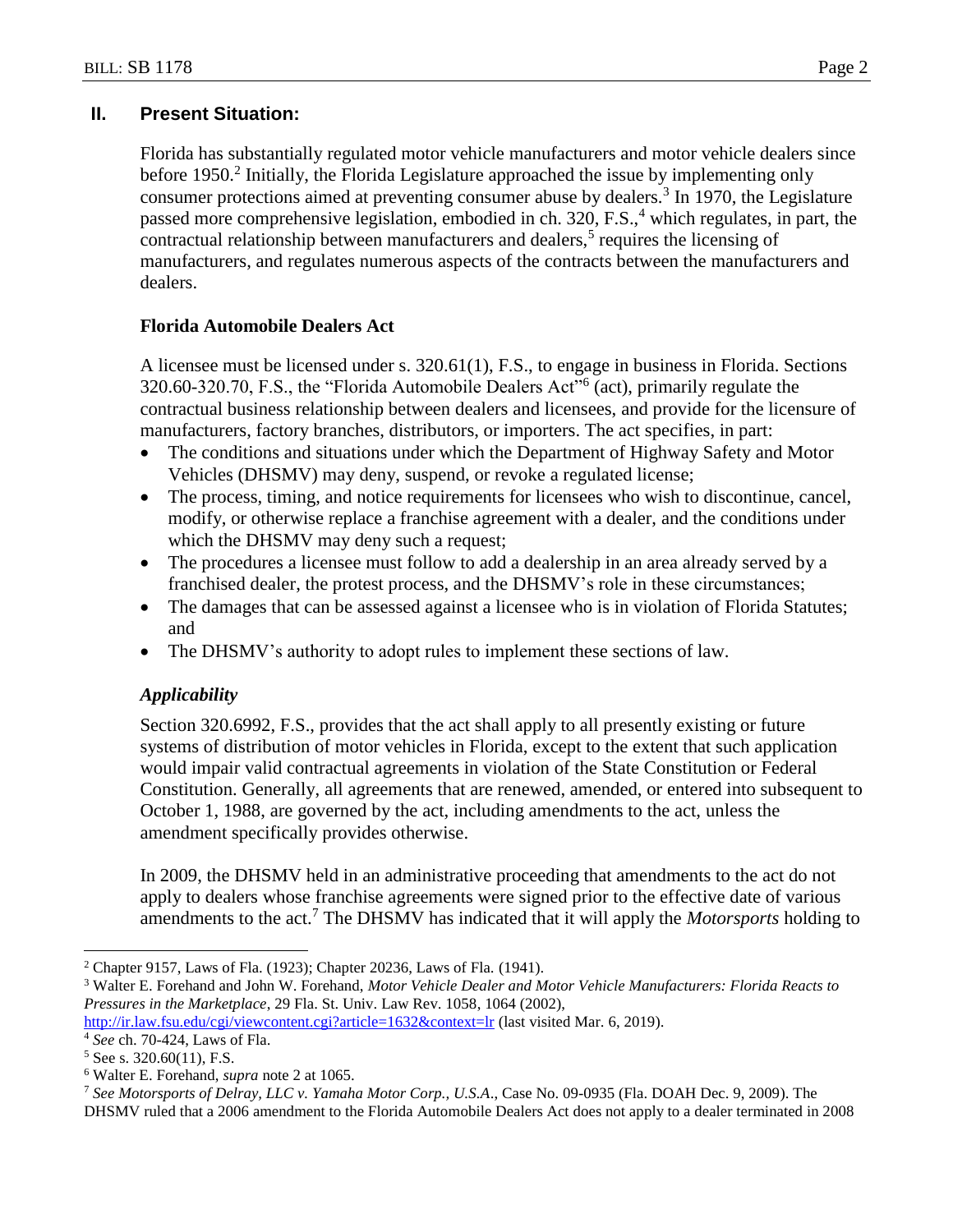every amendment to the act. This may result in different protections accruing to dealers, depending on when they signed their franchise agreements.

### *Grounds for Denial, Suspension, or Revocation of a License*

Section 320.64, F.S., provides that an application for license may be denied, or a license may be revoked or suspended, on various grounds. Denials, suspensions, or revocations of dealer licenses can be based on consumer protection, however, the grounds for acting against licensees arise principally out of their dealings with motor vehicle dealers with whom the licensees have a contractual relationship allowing the dealer to sell and service the licensee's new motor vehicles.<sup>8</sup>

Currently there are 42 different criteria that may cause the DHSMV to deny, suspend, or revoke the licensee's license. The criteria cross many topics, including: contractual obligations; coercion or threats; discontinuation, canceling, nonrenewing, modifying, or replacing franchise agreements; requiring changes to a dealer's sales or service facility; reducing the supply of new vehicles or parts to a dealer ; audits; disclosure of confidential financial information; failure to pay the dealer; and denying a warranty repair claims.

The most recent criteria added to s. 320.64, F.S., prohibits a licensee from establishing, implementing, or enforcing criteria for measuring sales or service performance of franchised dealers which may have a negative material or adverse effect on any dealer; which is unfair, unreasonable, arbitrary, or inequitable; or which does not include all applicable local and regional criteria, data, and facts. A licensee or affiliate thereof that seeks to establish, implement, or enforce against any dealer any performance measurement must promptly describe in writing to the dealer, in detail, how the measurement criteria for the dealer's sales and service performance was designed, calculated, established, and applied.<sup>9</sup>

### *Procedure for Administrative Hearings and Adjudications*

A dealer who is directly and adversely affected by the action or conduct of a licensee which is alleged to be in violation of the act, may seek a declaration and adjudication of its rights by either filing a request with the DHSMV for a proceeding and administrative hearing, or filing a written objection or notice of protest with the DHSMV.<sup>10</sup>

Hearings are held no sooner than 180 days nor later than 240 days from the date a written objection or notice of protest is filed, unless extended with good cause by the administrative law judge. $^{11}$ 

 $\overline{a}$ 

because the dealer's franchise agreement was entered into prior to the effective date of the amendment. This Final Order was initially appealed but was later voluntarily dismissed. *See also*, *In re Am. Suzuki Motor Corp*., 494 B.R. 466, 480 (Bankr. C.D. Cal. 2013).

<sup>8</sup> *See* s. 320.60(l) (defining "agreement" or "franchise agreement").

<sup>&</sup>lt;sup>9</sup> Section 320.64(42), F.S.

<sup>10</sup> Section 320.699(1), F.S.

<sup>&</sup>lt;sup>11</sup> Section 320.699(2), F.S.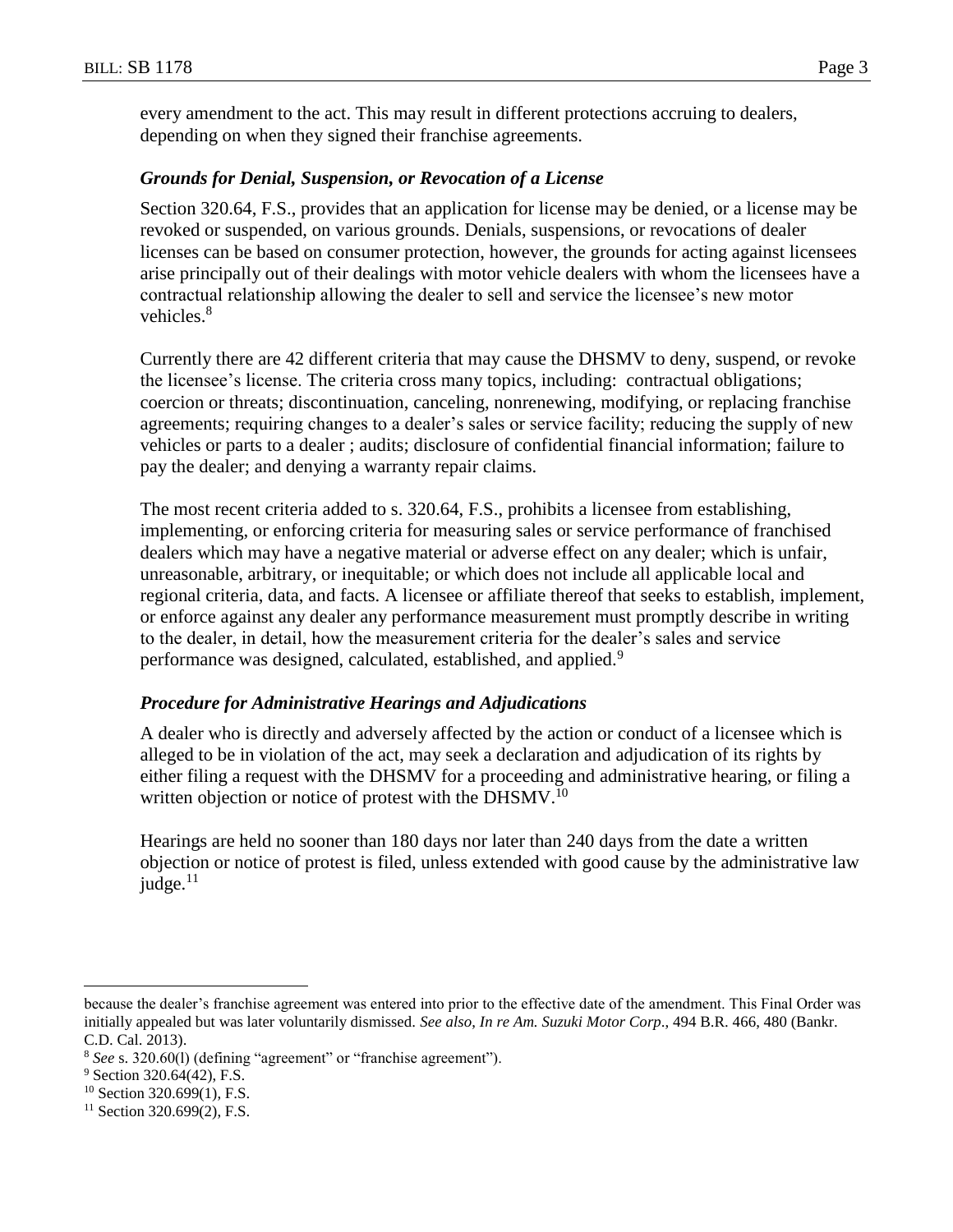## *Civil Damages*

A motor vehicle dealer who can demonstrate that a violation of, or failure to comply with any of the provisions of the act by an applicant or licensee will or can adversely and pecuniarily affect the dealer, is entitled to pursue treble damages and attorney's fees in civil court.<sup>12</sup> The licensee has the burden to prove that such violation did not occur upon a prima facie showing by the person bringing the action.<sup>13</sup> In addition, a motor vehicle dealer may make an application to any circuit court of the state for a temporary or permanent injunction, or both, restraining any licensee from violating or continuing to violate any of the provisions of ss. 320.60-320.70, F.S., or from failing or refusing to comply with these statutory requirements.<sup>14</sup>

## **III. Effect of Proposed Changes:**

The bill amends s. 320.64, F.S., to require a licensee, before implementing any sales incentive or reimbursement program, to provide in writing to each dealer of the same line-make the dealer's performance requirement, sales goal, or sales objective for the program, which will include a detailed explanation of the methodology, criteria, and calculations used to establish the requirement, sales goal, or sales objective. The licensees will also be required to provide each dealer with the performance requirement, sales goal, or sales objective for the program of all other same line-make dealers within the state, and ensure they are applied uniformly to other same line-make dealers of comparable size in comparable markets.

The bill also provides that any dealer who believes that an assigned performance requirement, sales goal, or sales objective is unfair, unreasonable, arbitrary, inequitable, or not applied uniformly to other same line-make dealers of comparable size in comparable markets, may as an alternative to the administrative hearing procedure under current  $law^{15}$ , file complaints against manufacturers in any court of competent jurisdiction to seek injunctive relief under s. 320.695, F.S. It further provides that in any proceeding asserting that a licensee has violated s. 320.64(42), F.S., the licensee has the burden of proving by a preponderance of the evidence that the criteria for measuring the performance, goal, or objective complies with this provision, notwithstanding the fact that the licensee has not yet implemented the program.

# **IV. Constitutional Issues:**

A. Municipality/County Mandates Restrictions:

None.

B. Public Records/Open Meetings Issues:

None.

 $\overline{a}$ 

<sup>12</sup> *See* ss. 320.64, 320.694, and 320.697, F.S.

<sup>&</sup>lt;sup>13</sup> Section 320.697, F.S.

<sup>&</sup>lt;sup>14</sup> Section 320.695, F.S.

<sup>&</sup>lt;sup>15</sup> Section 320.699, F.S.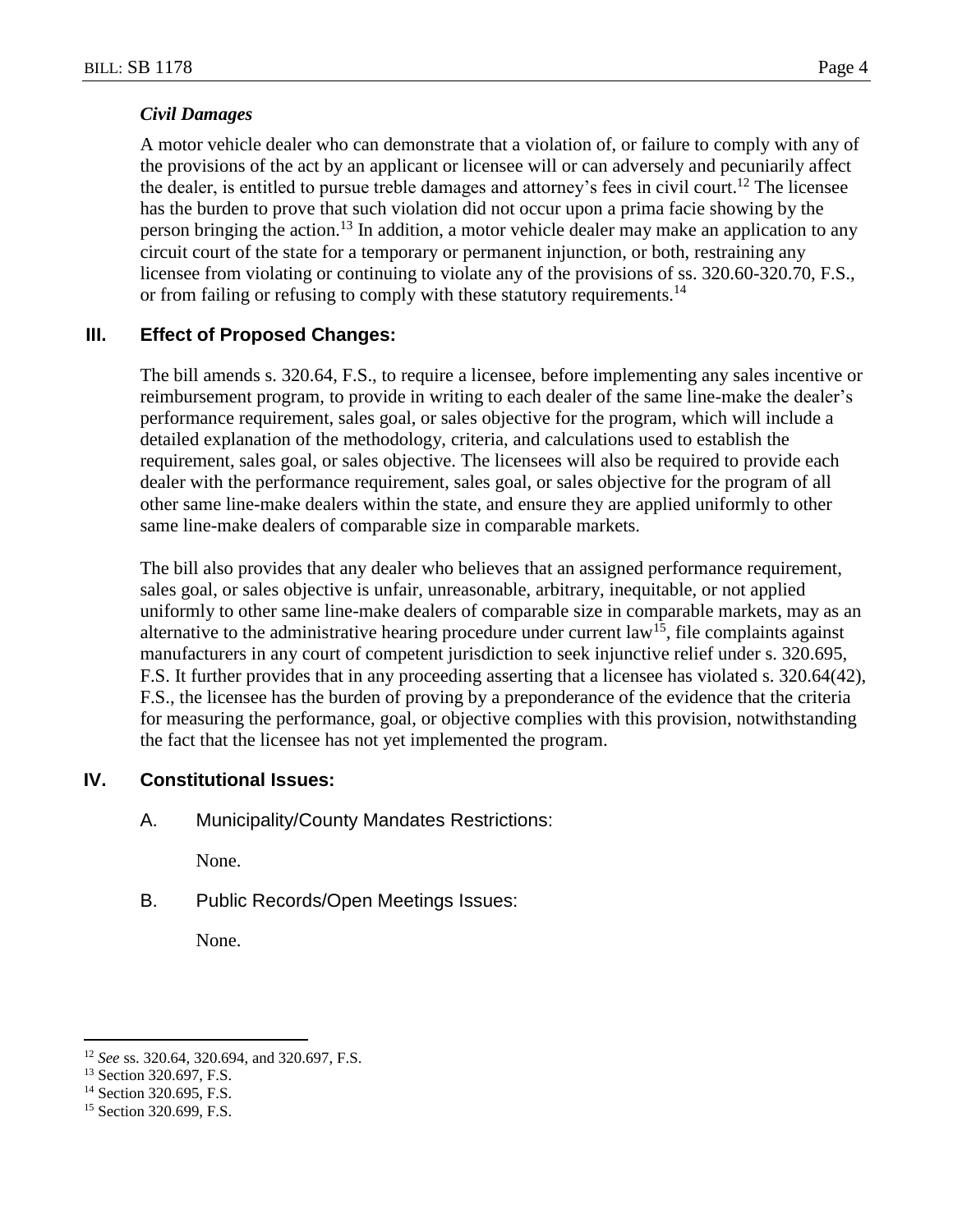## C. Trust Funds Restrictions:

None.

D. State Tax or Fee Increases:

None.

E. Other Constitutional Issues:

The Federal Contracts Clause provides that no state shall pass any law impairing the obligation of contracts. U.S. Const. art I s. 10. However, the Contracts Clause prohibition must be weighed against the State's inherent power to safeguard its people's interests. Three factors are considered when evaluating a claim that the Contracts Clause has been violated: (1) whether the law substantially impairs a contractual relationship; (2) whether there is a significant and legitimate public purpose for the law; and (3) whether the adjustments of rights and responsibilities of the contracting parties are based upon reasonable conditions and are of an appropriate nature.<sup>16</sup>

Some state laws regulating contracts between automobile manufacturers and dealers have been found to be unconstitutional while other laws have been upheld as constitutional.<sup>17</sup>

### **V. Fiscal Impact Statement:**

A. Tax/Fee Issues:

None.

 $\overline{a}$ 

B. Private Sector Impact:

To the extent the agreements between dealers and motor vehicle manufacturers, distributors, and importers change due to compliance with statutory changes in SB 1178, the parties may be positively or negatively impacted. Dealers may experience increased revenue from new limitations and procedures governing the incentives, bonuses, and other benefit programs.

C. Government Sector Impact:

The DHSMV already regulates this industry, so the additional grounds proposed in the bill for regulatory actions may result in no additional state impact. In Fiscal Year 2017- 2018 the DHSMV referred a total of 50 cases to the Division of Administrative

<sup>16</sup> *Vesta Fire Ins. Corp. v. State of Fla.,* 141 F.3d 1427, 1433 (11th Cir. 1998).

<sup>17</sup> *See Alliance of Auto. Mfrs., Inc. v. Currey*, 984 F. Supp. 2d 32 (D. Conn. 2013) (upholding state law that revised statutory method for calculating reasonable compensation for vehicle warranty work and prohibited manufacturers from recovering any additional cost of the new method from the dealers); *Arapahoe Motors, Inc. v. Gen. Motors Corp*., No. CIV.A. 99 N 1985, 2001 WL 36400171, at 13 (D. Colo. Mar. 28, 2001) (the retroactive application of state law would be unconstitutional as it would create a new obligation or impose a new duty upon General Motors).